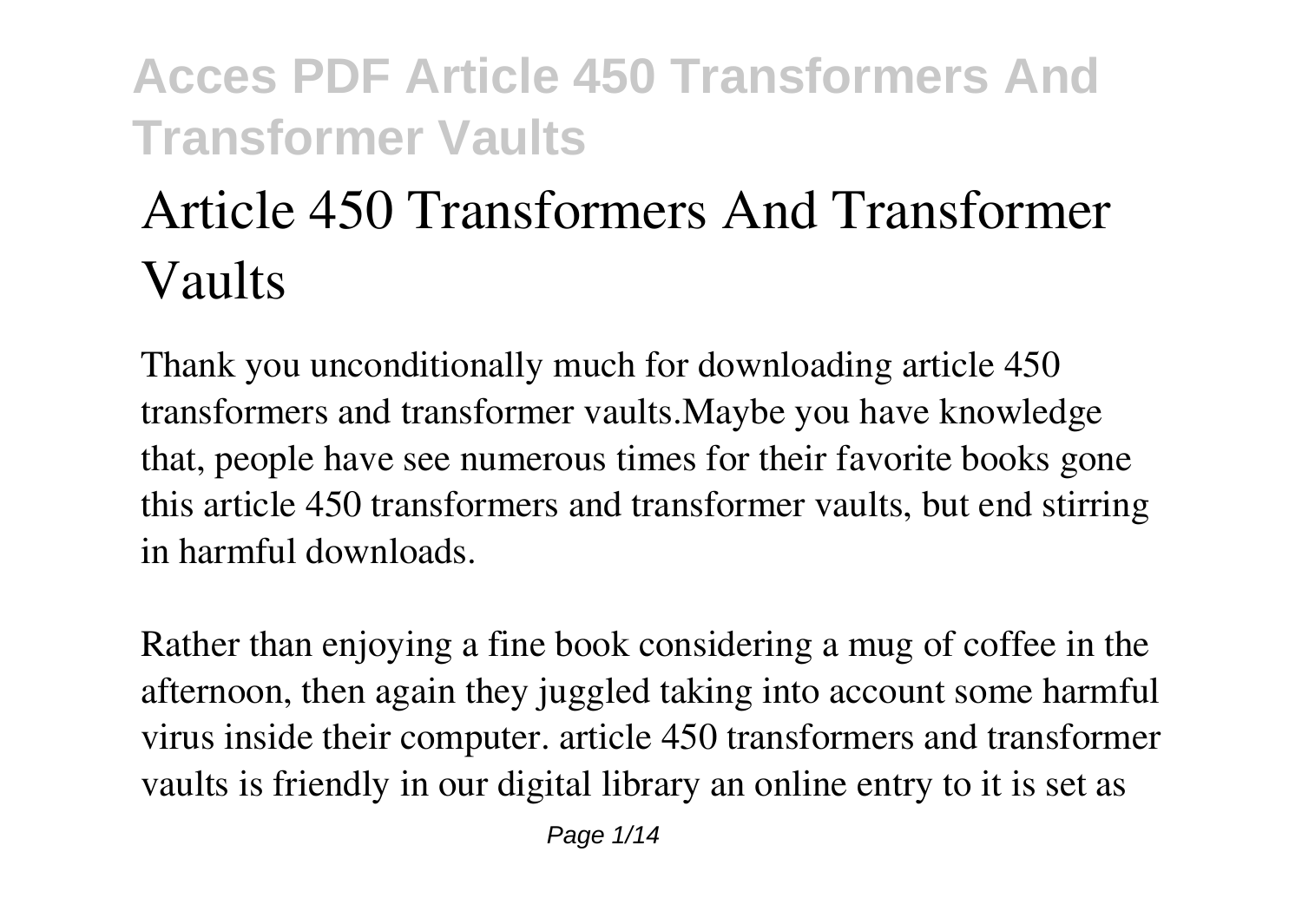public therefore you can download it instantly. Our digital library saves in compound countries, allowing you to get the most less latency time to download any of our books behind this one. Merely said, the article 450 transformers and transformer vaults is universally compatible in imitation of any devices to read.

Transformer Overcurrent Protection 450.3 (7min;7sec) Transformer Series Part 1- Calculating Primary \u0026 Secondary Current Ratings Transformer basics--theory and code Transformer Overcurrents Part 1 Feeder taps and the 2020 National Electrical Code

Transformer Applications \u0026 Protection TRANSFORMERS - What They Are, How They Work, How Electricians Size Them *Transformer Series Part 2 - Calculating the Primary and Secondary* Page 2/14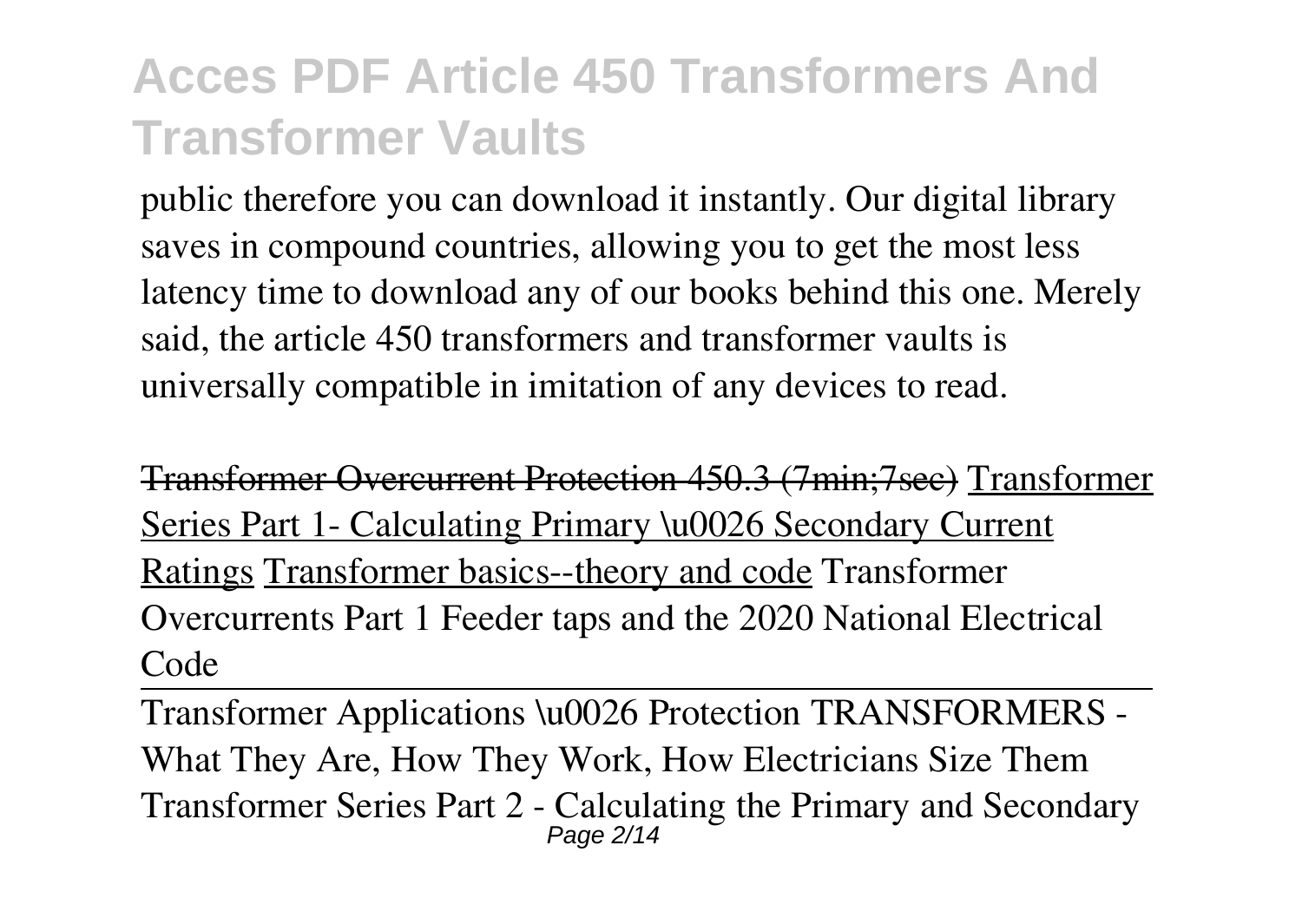*Overcurrent Protection Transformer Sizing (01)-NEC-U#12-12-16-10.wmv Transformer Sizing \u0026 Commercial Load calculation T#1 1 review for 01 13 11 Electrical Exam Preparation* Training ➡ Electrical Exam Preparation 2020 Grounding, Transformers [250.30, 2020 NEC] *Grounding and Bonding Service Disconnecting Means [230.71, 2020 NEC]* **2020 NEC section 312.5(C) do you need a transformer NEC 312.8** *GFCI Protection Requirements [210.8, 2020 NEC] BASICS ON COMMERCIAL TRANSFORMER\_WIRED* Fun with a Transformer Grounding a Transformer

Single Transformer Conductor Sizing

Mike Holt Live O\u0026A! April 9th 2020<del>Transformers</del>

Understanding Delta/Wye Connections, (12min:11sec) Text

Classification | Sentiment Analysis with BERT using huggingface Page 3/14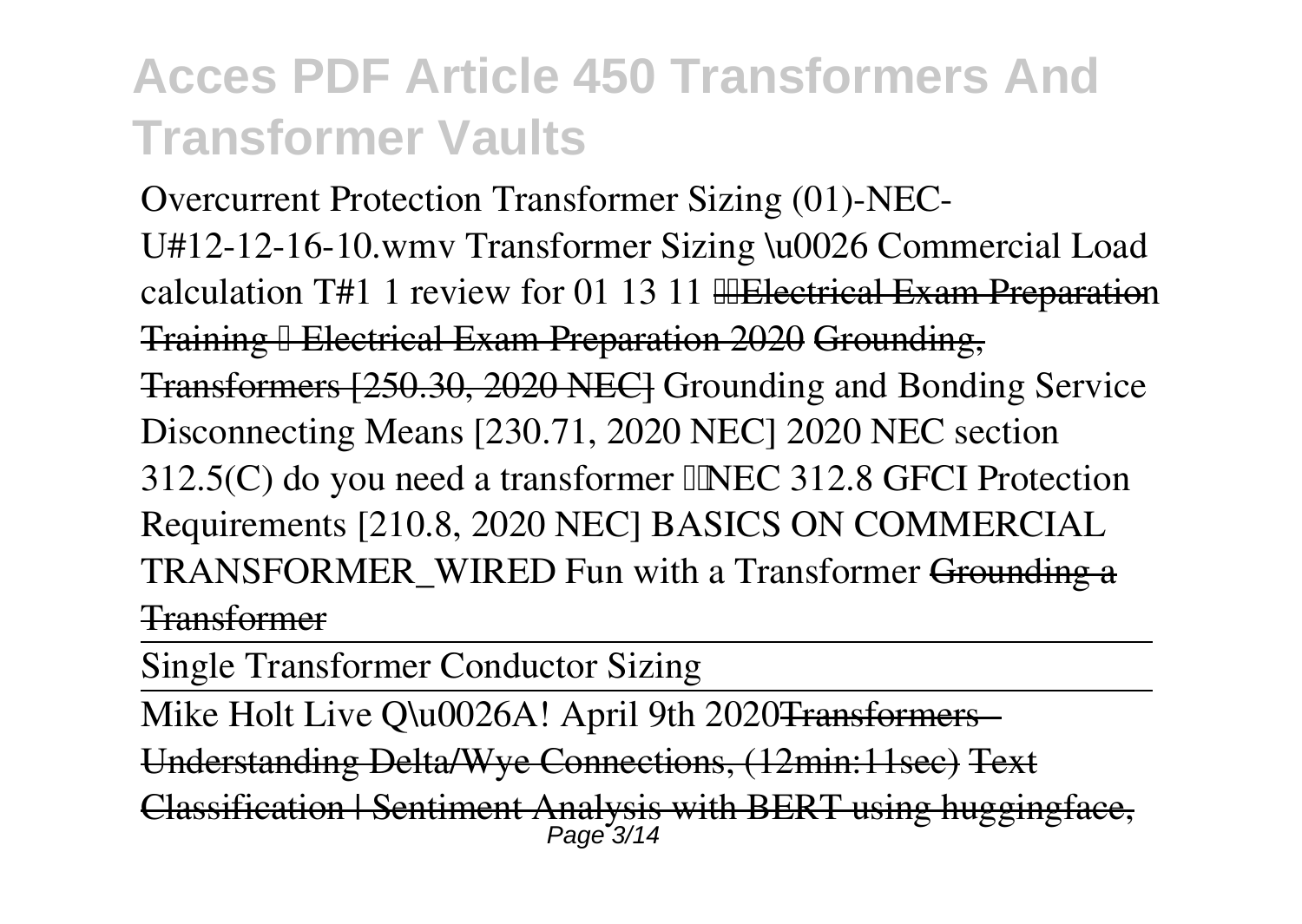PyTorch and Python Tutorial **NEC 2011 Transformer Secondary Conductors 240.21(C)(6) (10min:42sec)** Transformer Series Part 3 - Conductor Sizing \u0026 240.21(B)(3) Tap Rules 15 Minute Tech Talk - 75 kVA Transformer *Mike Holt Live Q\u0026A! April 14th 2020* Transformers RED Optimus Prime, Megatron, \u0026 Soundwave RANT \"Review\"

Article 450 Transformers And Transformer

Article 450: Transformers and Transformer Vaults The operation of any facility depends on power distribution, which, in turn, depends on transformers. Safe and reliable operation of transformers is crucial that's where Art. 450 comes in. Part I of Art. 450 contains general requirements such as guarding, marking, accessibility, and ventilation.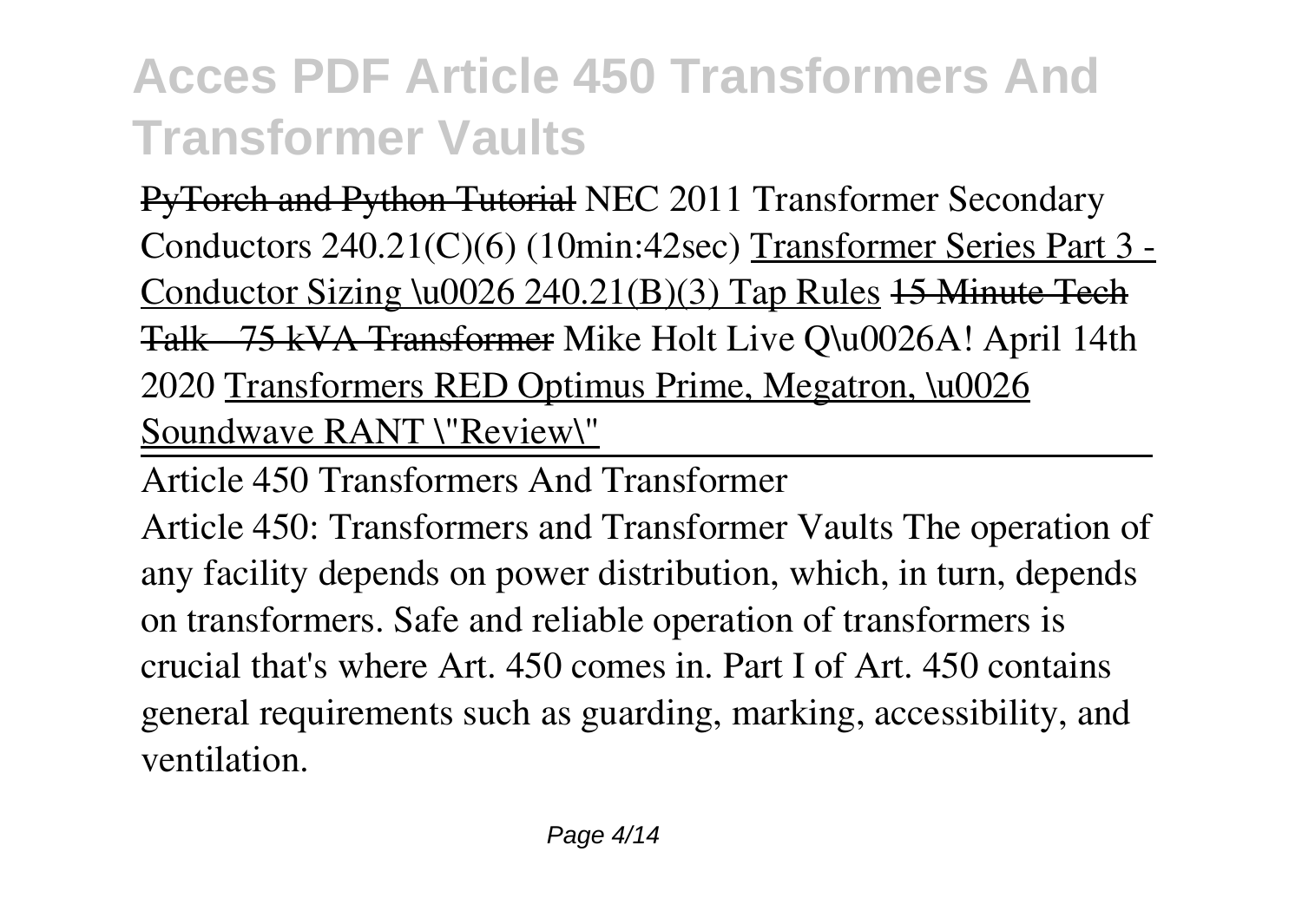Article 450: Transformers and Transformer Vaults | EC&M ARTICLE 450 - TRANSFORMERS AND TRANSFORMER VAULTS (Including Secondary Ties) 450-1. Application. This Article applies to the installation of all transformers except: Exception No. 1. Current transformers. Exception No. 2. Dry-type transformers which constitute a component part of other apparatus and which conform to the requirements for such apparatus.

#### ARTICLE 450 - TRANSFORMERS AND TRANSFORMER VAULTS ...

Part II of Article 450 has requirements for specific types of transformers, to prevent fire. For example, look at the requirements Page 5/14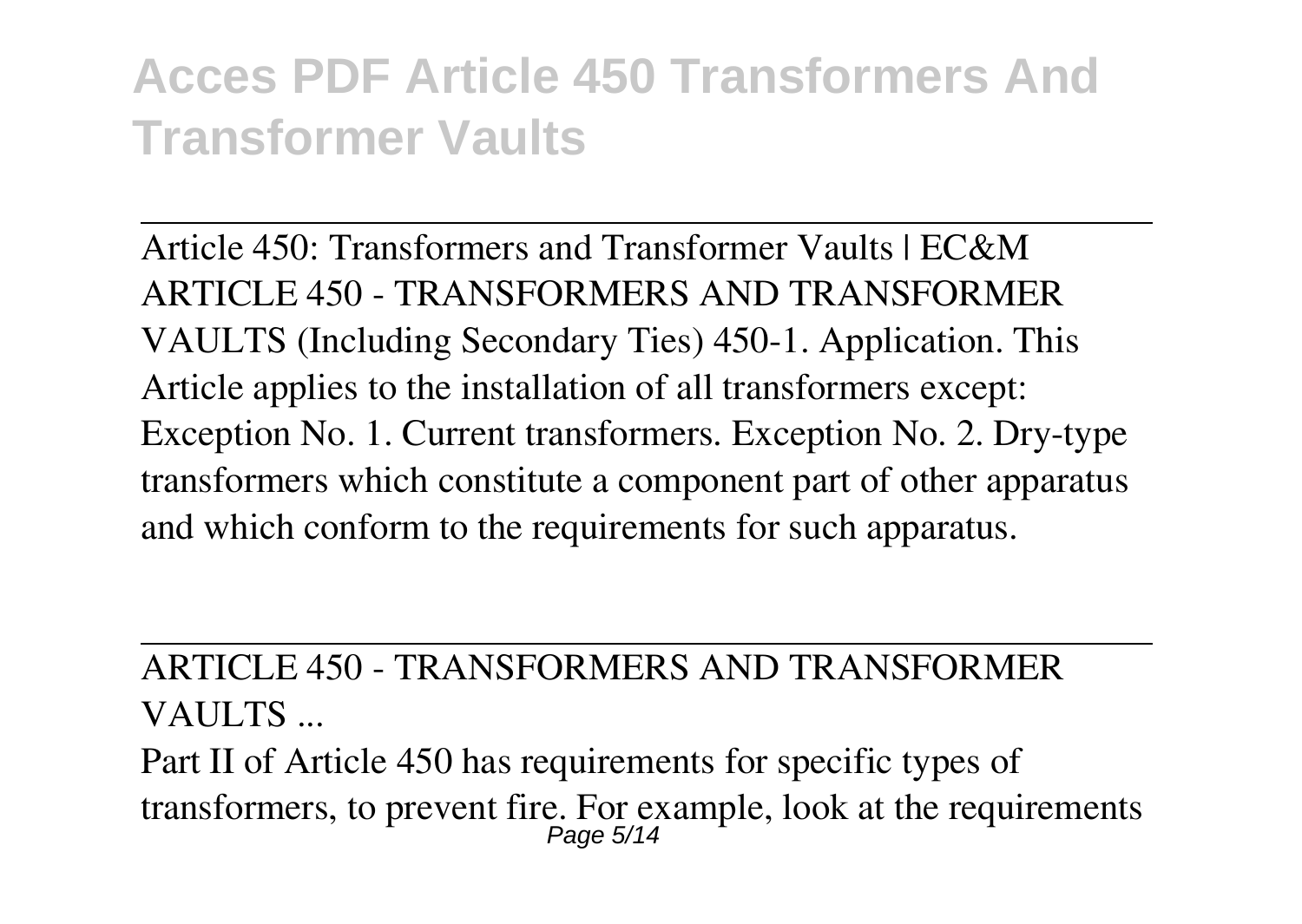for dry-type transformers: Dry-Type Transformers Installed Indoors. If these are not over 112½ kVA, they need a separation at least 12 in. from combustible material unless separated by a fireresistant, heat-insulated barrier.

Article 450 Transformers - Mike Holt Enterprises Article 450: Transformers and Transformer Vaults The operation of any facility depends on power distribution, which, in turn, depends on transformers. Safe and reliable operation of transformers is crucial that's where Art. 450 comes in. Part I of Art. 450 contains general requirements such as guarding, marking, accessibility, and ventilation.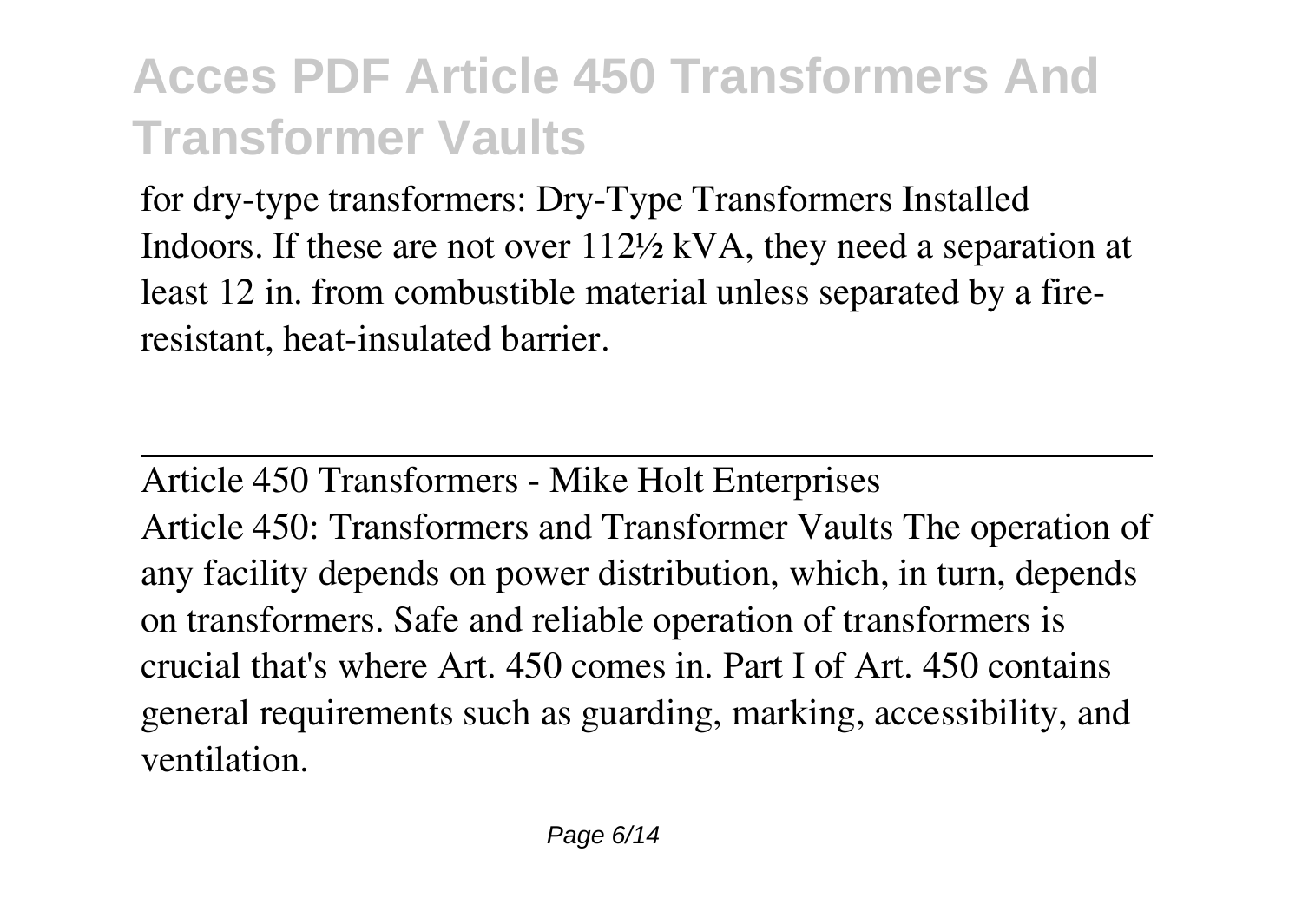Article 450 Transformers And Transformer Vaults These are the 10 Article 450 items we deem most important, based on the pervasiveness of confusion and the potential costs of same. Article 450 provides the requirements for transformers, but there are eight exceptions! Those are listed in the Exception notes of 450.1. OCPD sizing for transformers is confusing. Use Table 450.3(A) to avoid confusion.

National Electrical Code Top Ten Tips: Article 450 ... Article 450 covers most kinds of power transformers and lighting transformers. If you have any other type of transformer, this Article probably doesn't apply. You can scan through that list of eight, and Page 7/14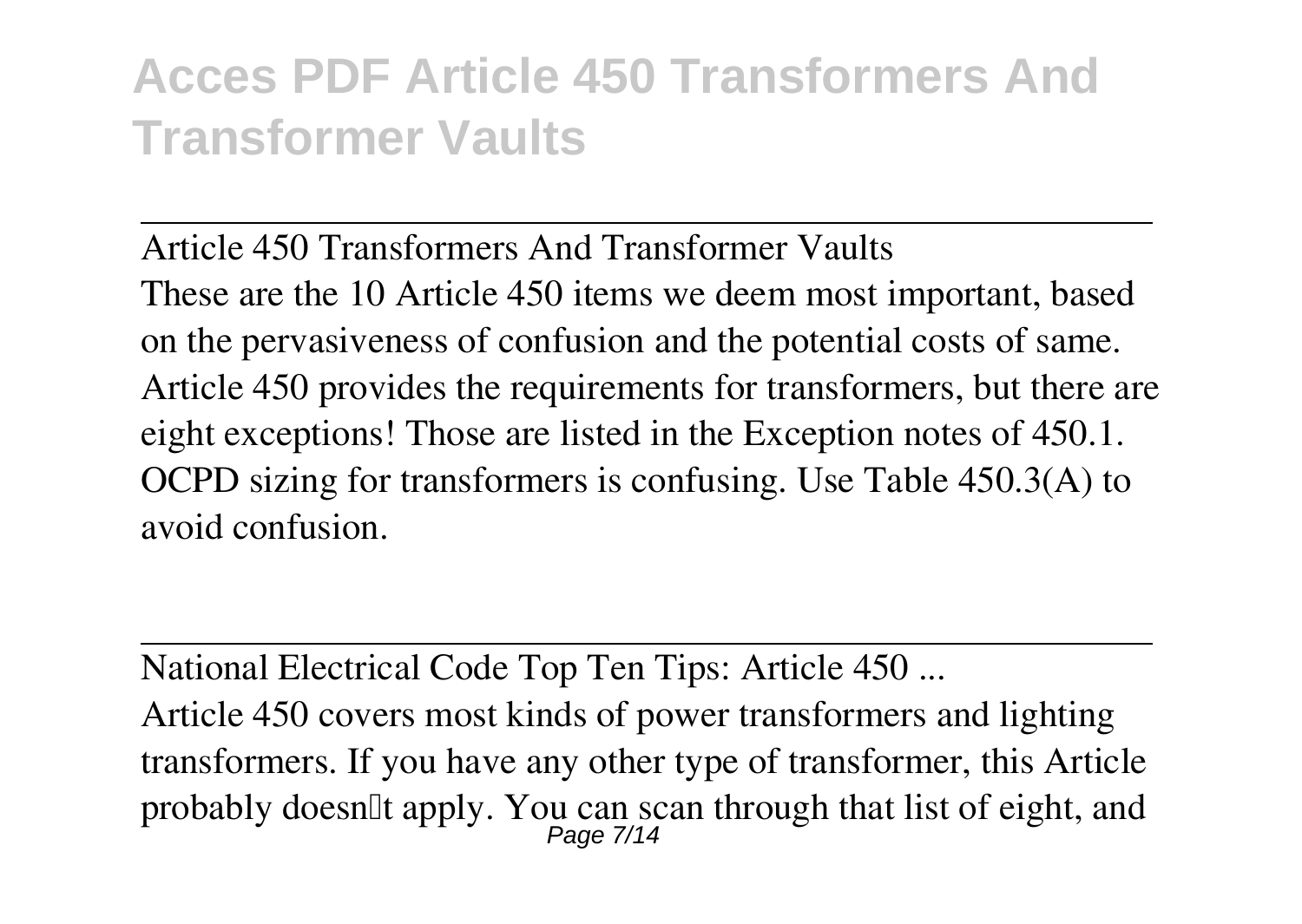see if your transformer is on that list. If so, Article 450 does not apply.

Transformers I Article 450, based on the 2014 NEC ... transformers over 1000 volts OCPD should be in accordance to 450.3 (A) transformers 1000 volts or less OCPD should be in accordance to 450.3 (B)

Article 450 - Transformers Flashcards | Quizlet Article 450 was fairly stable in the 2008 NEC and previous cycles with very few changes. In the 2011 NEC, a new Section 450.14 was added that stated Transformers, other than Class 2 or Class 3 Page 8/14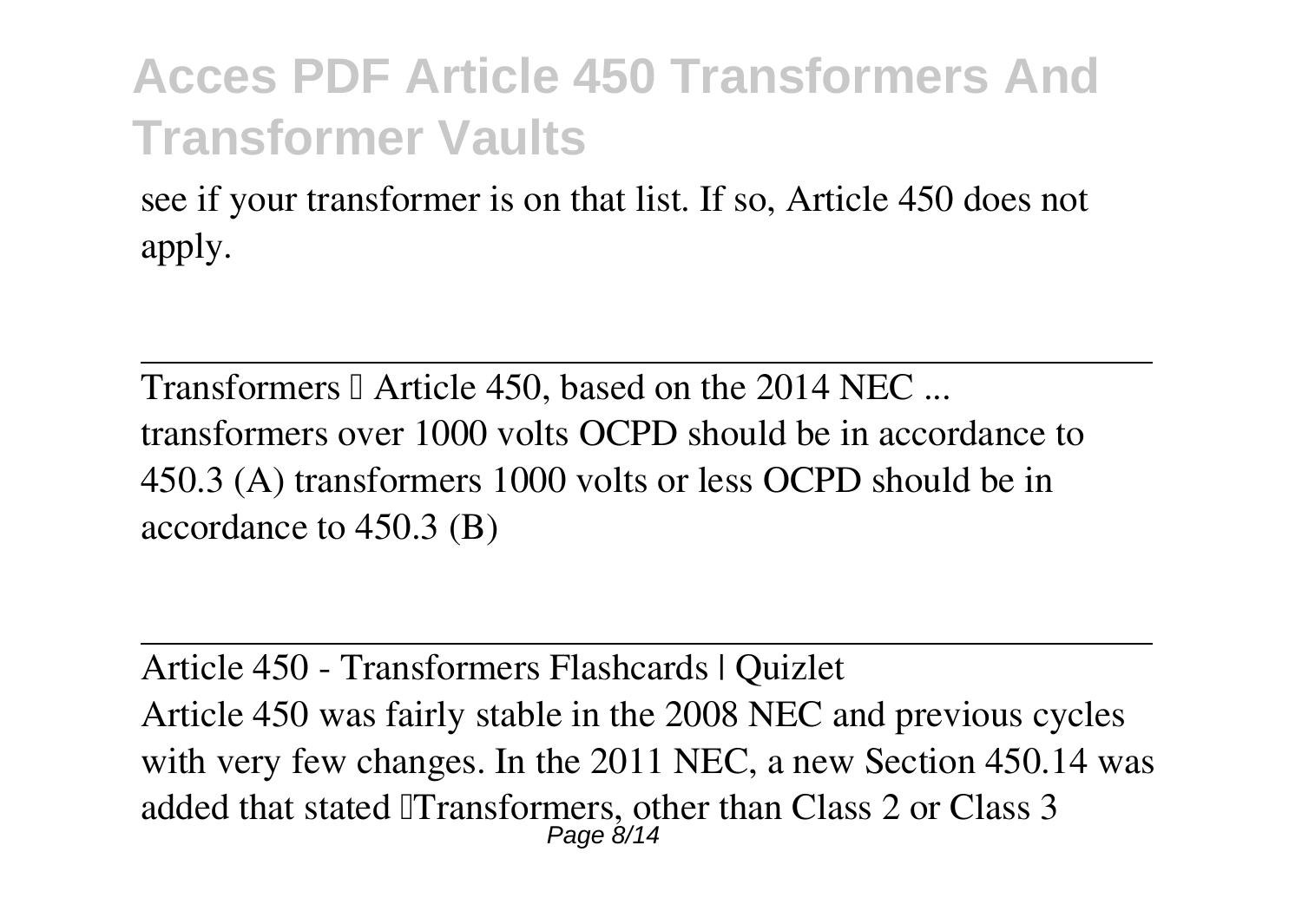transformers, shall have a disconnecting means located either in sight of the transformer or in a remote location.

Stay Aware: Things to Know About Transformer Installations ... The NEC has separate sections for transformer feeder protection and transformer protection. Article 240 lists requirements for transformer feeder protection, while Art. 450 provides requirements for transformer protection.

NEC Guidelines for Transformer and Transformer Feeder NEC Article 450-27: Oil Insulated Transformers installed outdoors – Combustible material, combustible buildings, and parts of Page 9/14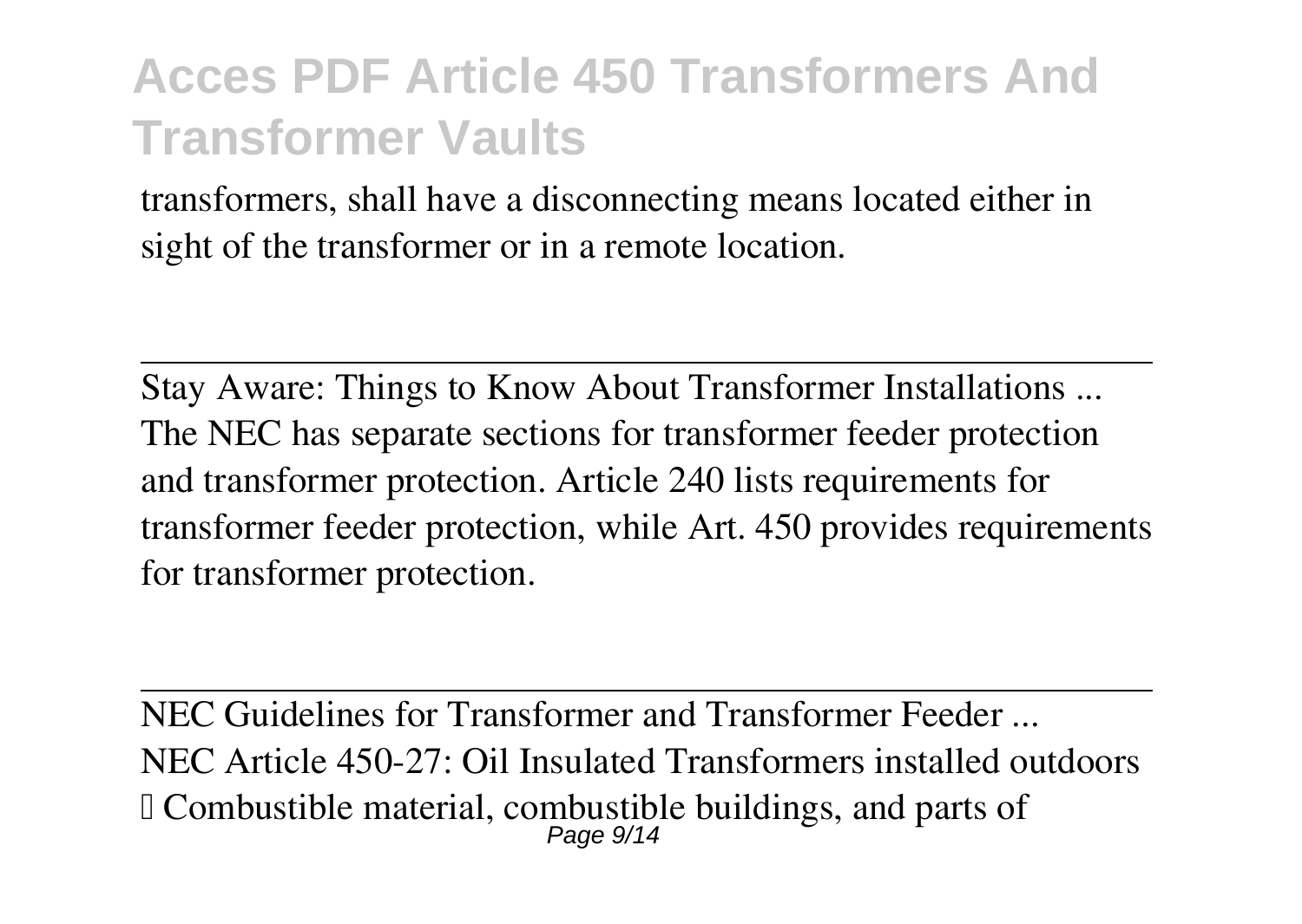buildings, fire escapes, and door and window openings shall be safeguarded from fires originating in oil insulated transformers installed on roofs, attached to or adjacent to a building or combustible material. Space

#### CONSIDERATIONS IN APPLICATION AND SELECTION OF UNIT ...

NEC Article 450 // Transformers Vaults Transformer protection consists of both overload protection and short circuit protection. Overload protection is usually accomplished via proper selection of the secondary overcurrent protective device. An example of transformer overload and short circuit protection (photo credit: ABB; Mariano Berrogain) Page 10/14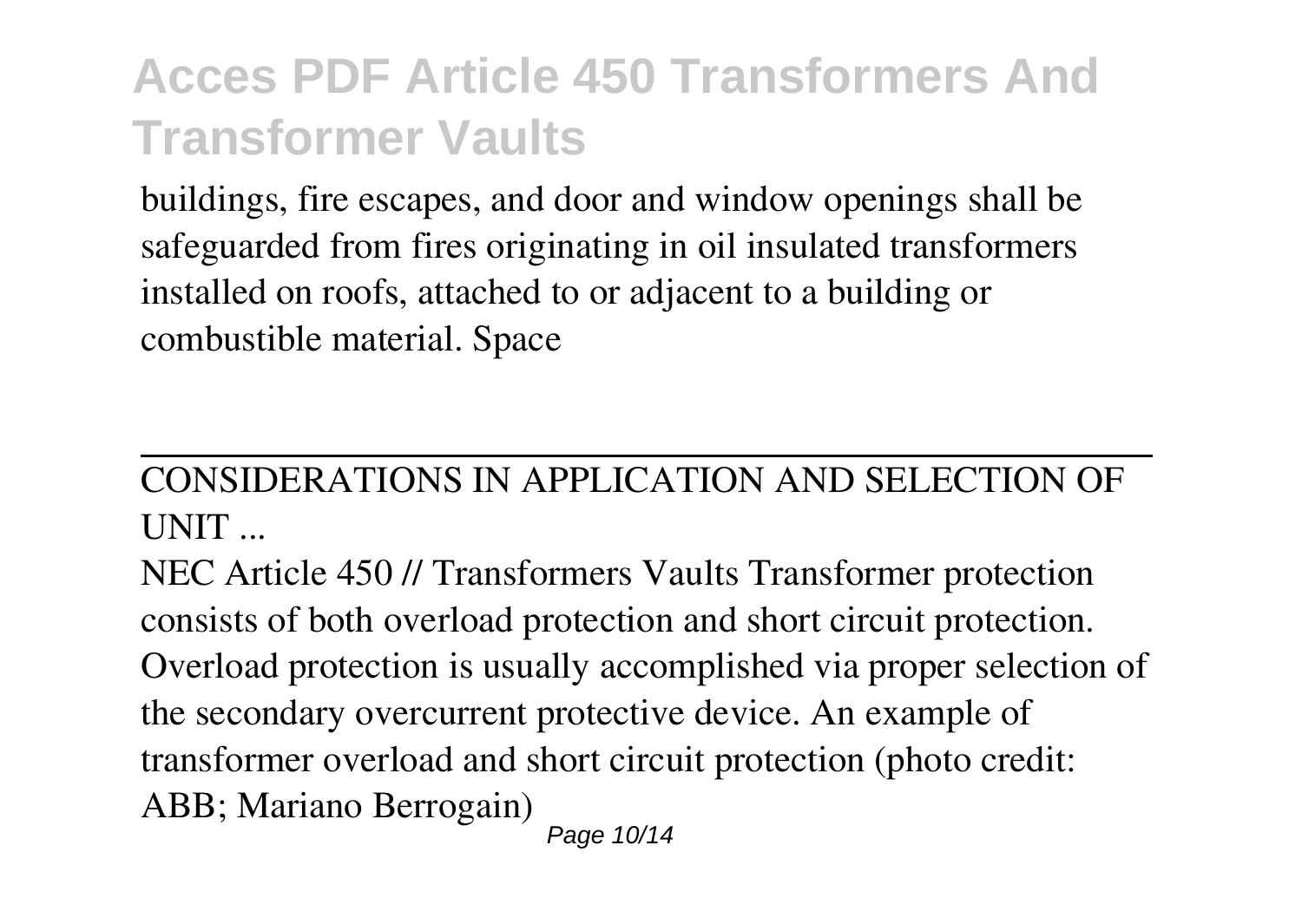An example of transformer overload and short circuit ... For the purpose of this article, the fol lowing definition shall apply. Transformer. An individual transformer, single- or polyphase, identified by a single nameplate, unless otherwise indicated in this article. 450.3 Overcurrent Protection. Overcurrent protection of transformers shall comply with  $450.3(A)$ , (B), or (C). As used in this section ...

450-Transformers and Transformer Vaults | Solar365 Information regarding transformer installation is found in the NEC, Article 450. Article 450.3 (A) and (B) provide tables for maximum<br> $P_{\text{age 11/14}}$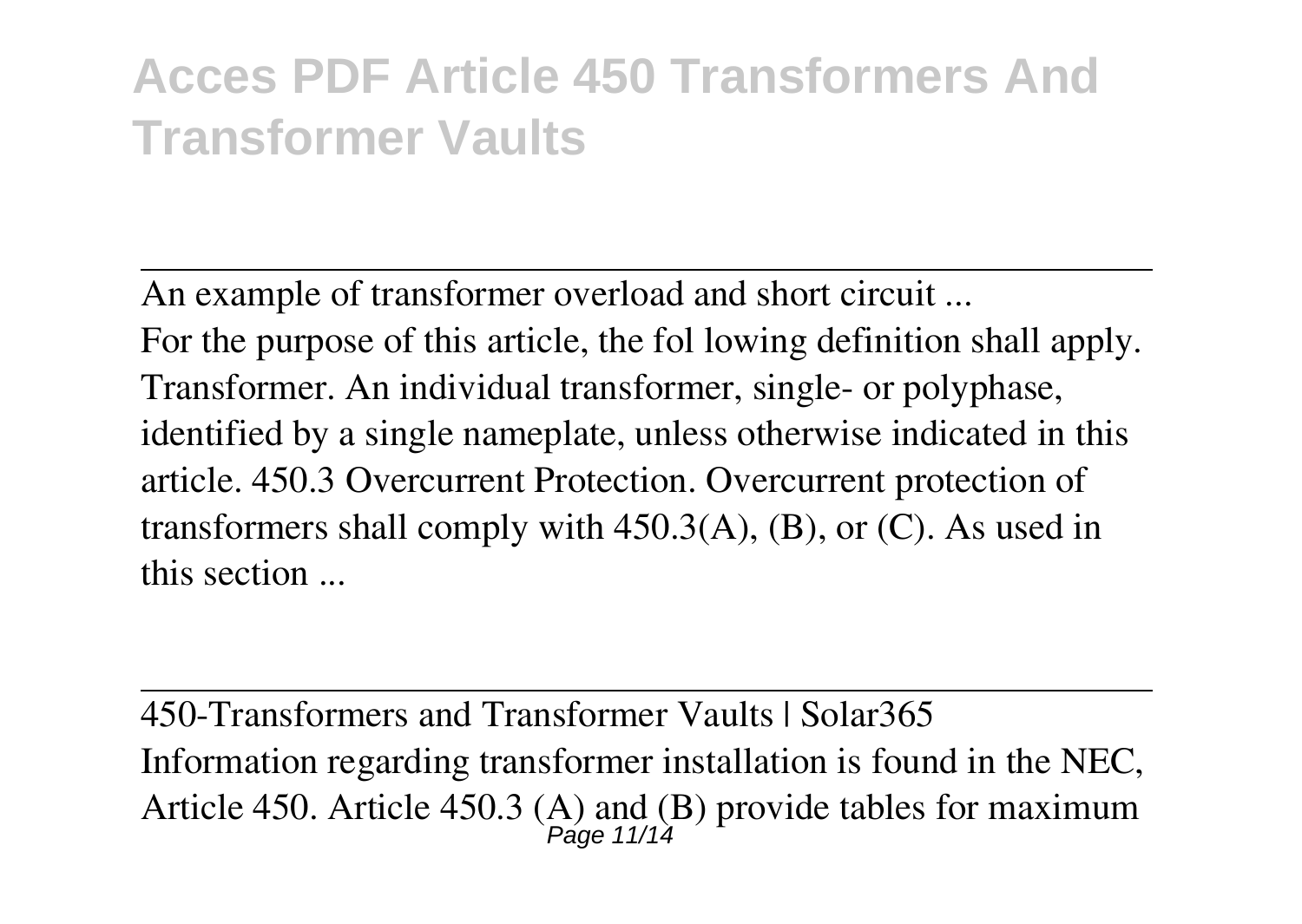rating or setting of overcurrent protection for transformers with voltages for both, equal to/less than and larger than 1,000 volts.

Consulting - Specifying Engineer | Transformer selection ... Overcurrent protection of transformer (NEC 450.3) NEC 450.3 The overcurrent protection required for transformers is consider for Protection of Transformer only. Such overcurrent protection will not necessarily protect the primary or secondary conductors or equipment connected on the secondary side of the transformer.

Overcurrent Protection of Transformer (NEC 450.3) The two tables of concern for transformer protection are Table Page 12/14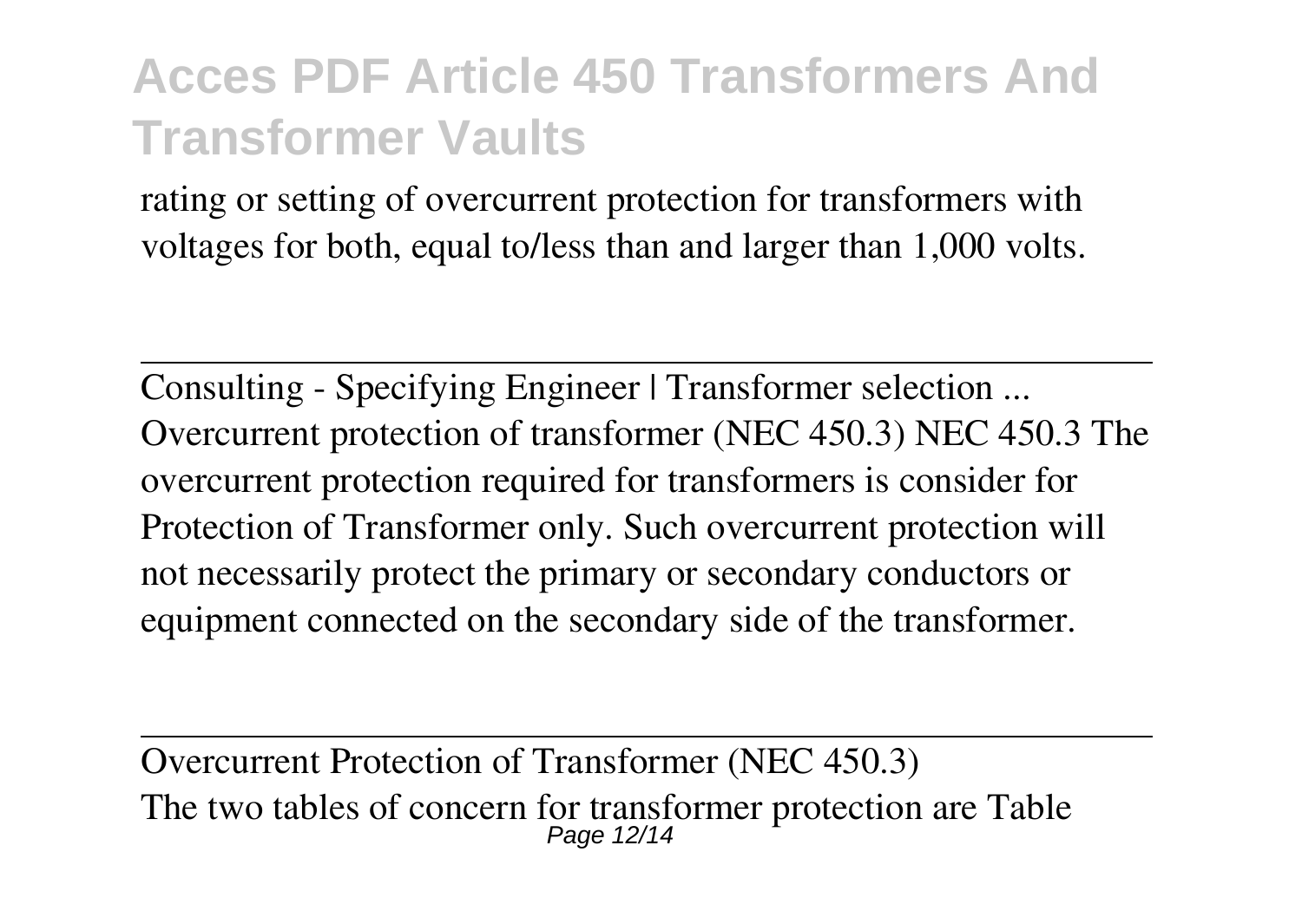450.3 (A) for transformers over 1,000 volts, nominal and Table 450.3 (B) for transformers 1,000 volts or less.

Code-and-Practices-6-Level-1-Lesson-4 Flashcards | Quizlet Transformers are often wired in reverse with the primary conductors terminated to the secondary terminals and the secondary conductors terminated to the primary terminals. One of the most common applications is a dry-type transformer installed in a facility where the utility supplied voltage is 120/208 volts.

450.11(B) Transformers. Source Marking. Transformer, device that transfers electric energy from one Page 13/14